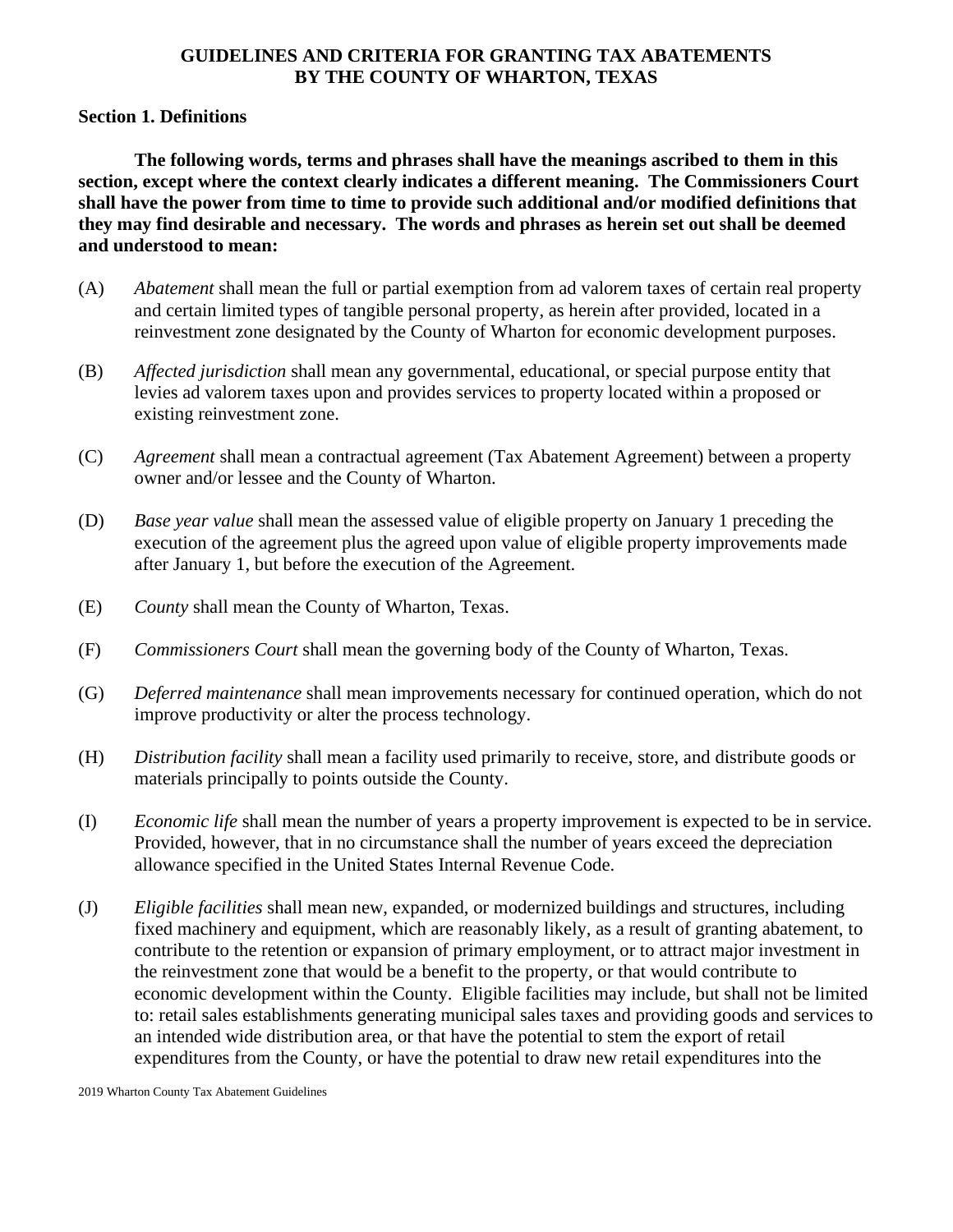County; manufacturing facilities; office buildings; hotels/motels; distribution facilities; service facilities; tourism facilities; and other facilities not herein expressly deemed ineligible; which in the sole opinion of Commissioners Court will have a positive impact on the economic well-being of the County.

- (K) *Expansion* shall mean the addition of buildings, structures, fixed machinery, as that term is defined herein, equipment, or payroll for the purposes of increasing production, efficiency, services, or combination thereof.
- (L) *Facility* shall mean property improvements completed or in the process of construction which together comprise an integral whole.
- (M) *Fixed machinery* shall mean tangible machinery, equipment, or personal property, which is securely placed or fastened, and stationary within a building or structure, or permanently resides in the reinvestment zone.
- (N) *Hotel / motel* shall mean a commercial structure which provides overnight accommodations to travelers.
- (O) *Housing* shall mean facilities whose purpose is to accommodate shelter for one or more families in single or multiple units.
- (P) *Ineligible property* shall mean: land; supplies; inventory; tools; furnishings; other moveable personal property; rolling stock, railroad cars, trucks, aircraft, or other forms of transportation; housing; deferred maintenance; property to be rented or leased, except as provided in Section 2 (E).
- (Q) *Manufacturing facility* shall mean a facility with the primary purpose being the manufacture or whole or partial assembly of tangible goods or materials by physical or chemical change.
- (R) *Modernization* shall mean the complete or partial modification and/or replacement of existing facilities, which increases its productivity, efficiency, or ability to enhance trade volume.
- (S) *Office facility* shall mean a facility providing primarily office space which may be owner occupied and/or leased. Also included are corporate offices, which serve, as the principal office for a business enterprise, and from which orders for goods and billing for same may take place.
- (T) *On-Site Real Estate Improvements -* Generally, buildings, by may include any permanent structure or other development erected for use on-site in Wharton, Texas.
- (U) *On-Site Real Estate Fixtures and Equipment Improvements -* Personal Property and equipment which is attached to real property, and is legally treated as real property while it is so attached. Fixtures and equipment not specifically excepted from an accepted offer to purchase, pass with the real estate.
- (V) *Recipient* shall mean the company or individual being the beneficiary of a Tax Abatement Agreement.

2 2019 Wharton County Tax Abatement Guidelines (W) *Reinvestment zone* shall mean any area of the County of Wharton, which Commissioners Court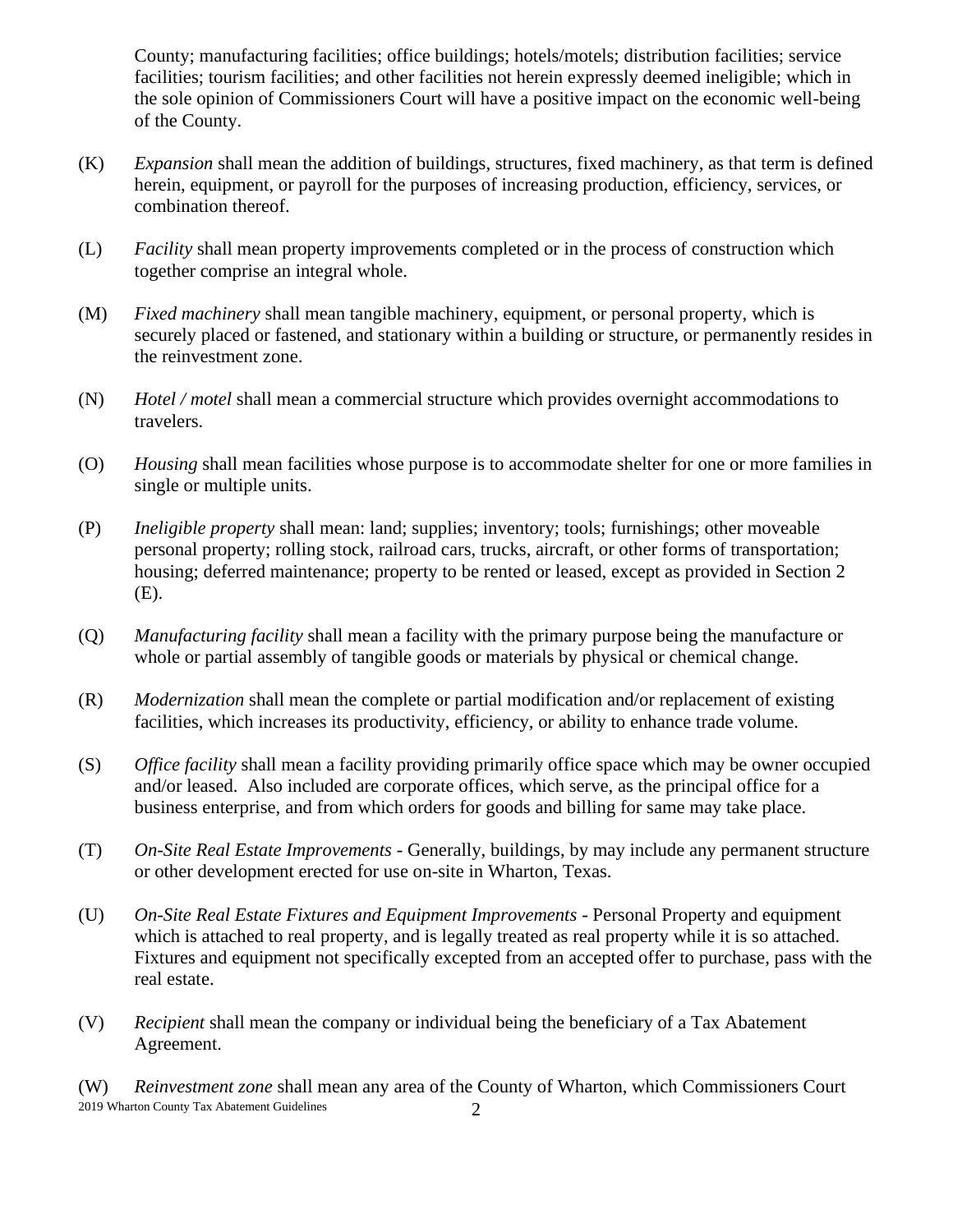has designated as such, a zone for the purpose of granting tax abatements. It is the intent of the County of Wharton to create reinvestment zones on a case-by-case basis, so long as the abatement contemplated conforms to the guidelines herein contained.

- (X) *Retail facility* shall mean a facility providing for the storage and sale of goods directly to the consumer.
- (Y) *Service facility* shall mean a facility whose primary purpose is to receive orders for, and/or provide services, and from which billing for same may take place.
- (Z) *Tourism facility* shall mean a facility which provides entertainment and/or tourism related services, and from which a majority of revenues generated are from outside the County of Wharton.

# **Section 2. Criteria for Granting**

- (A) *Eligibility.* Upon application, eligible facilities may be considered for tax abatement as hereinafter provided. Abatement may only be granted for new or added value of eligible property improvements, subject to such limitations as the County may from time to time require, or as may be specified in the agreement between the parties.Existing value is not abatable.
- (B) *Ineligible Property.* Ineligible property may not be granted abatement.
- (C) *Authorized Date.* Abatement may only be granted for the new or added value of eligible property improvement that is created subsequent to the approval of the tax abatement application.
- (D) *Eligible New and Existing Facilities.* Abatement may be granted for new facilities and improvements to existing facilities for purposes of modernization or expansion.
- (E) *Owned* / *Leased Facilities.* If a leased facility is granted abatement, the agreement shall be executed with the lessor and lessee.
- (F) *Economic Qualification.* In order to be eligible for designation as a Reinvestment Zone and receive tax abatement, the planned improvement must be expected to have an increased appraised ad valorem tax value of at least one hundred thousand dollars (\$100,000) upon completion of the anticipated improvements or expansion based upon the Wharton County Central Appraisal District assessment of the eligible property.
- (G) *Standards for Tax Abatement.* The following factors, among such other factors as determined necessary by the Commissioners Court, shall be considered in determining whether to grant tax abatement:
	- (1) Value of land and existing improvements, if any;
	- (2) Type and value of proposed improvements;
	- (3) Productive life of proposed improvements;
	- (4) Number of existing jobs to be retained by proposed improvements;
	- (5) Number and type of new jobs to be created;
	- (6) Number of new jobs to be filled by local residents, or by persons projected to reside in the County;
	- (7) Amount of local sales tax to be generated;
	- (8) The costs to be incurred by the County to provide facilities or services directly resulting from the new improvements;
	- (9) The amount of ad valorem taxes to be paid the County during the abatement period considering (a) the existing values, (b) the percentage of new value abated, (c) the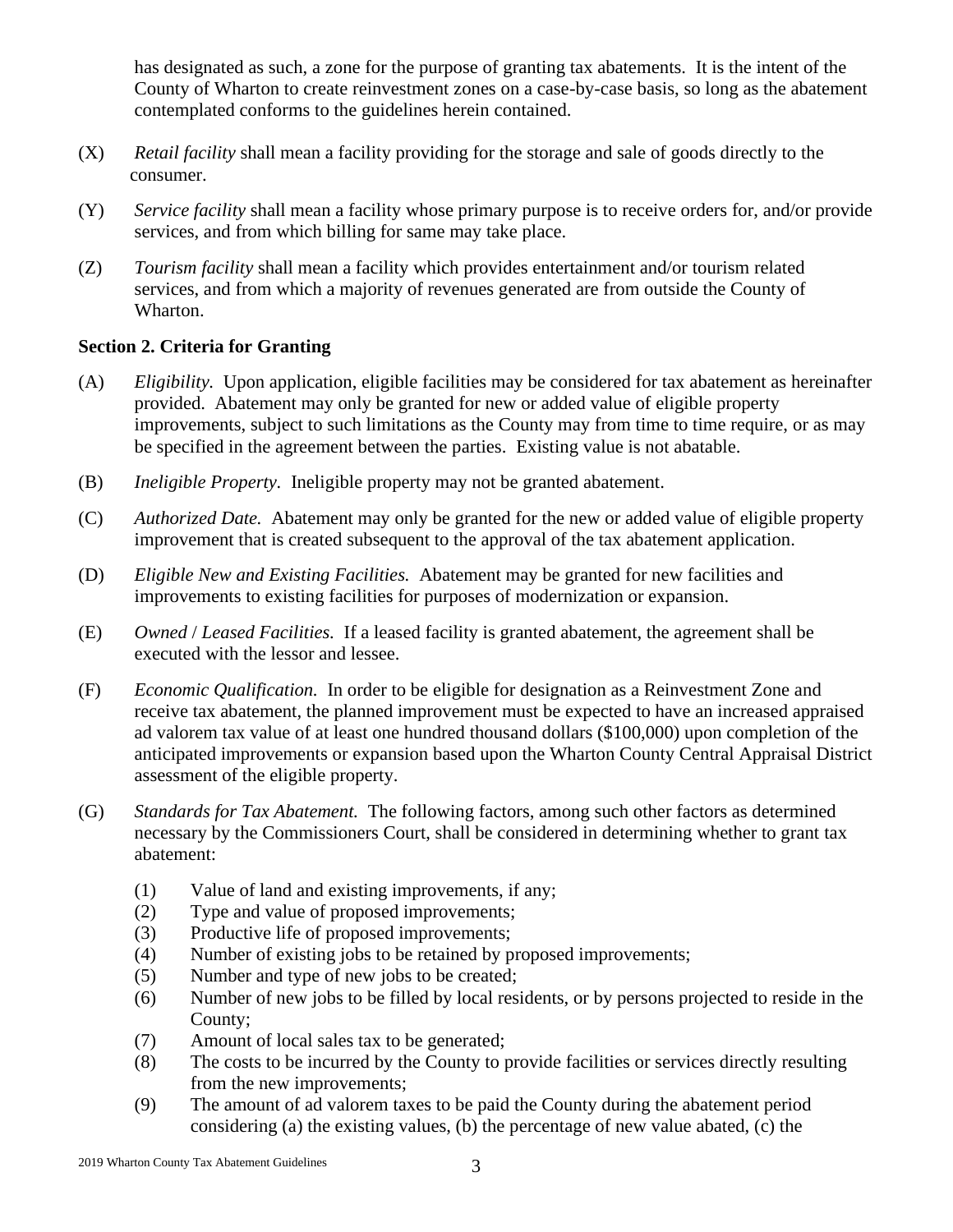abatement period, and (d) the value after expiration of the abatement period;

- (10) The population growth that occurs directly as a result of the improvements;
- (11) The values of public improvements, if any, to be made by applicant seeking abatement;
- (12) To what extent the proposed improvements compete with existing businesses to the detriment of the local economy;
- (13) The extent of business opportunities created by the proposed improvements for local businesses;
- (14) Impact on attracting other new businesses as a result of the improvements;
- (15) Impact the planned improvements may have on other taxing jurisdictions within the County;
- (16) Environmental compatibility, and amount, if any, of negative impact on quality of life perceptions; and
- (17) The ratio of real property value to personal property value being considered for abatement.

After a full evaluation and review utilizing some or all of the above factors, Commissioners Court may within the exercise of its full discretion either deny entirely the abatement, or may grant an abatement as deemed appropriate when the new value equals one million dollars (\$1,000,000) or greater, or as provided herein where the new value equals a minimum of one hundred thousand dollars (\$100,000), but is less than one million dollars (\$1,000,000).

- (H) *Denial of Abatement.* Neither a Reinvestment Zone nor an Agreement shall be authorized if it is determined that:
	- (1) There would be a substantial adverse effect on the provision of government service or tax base;
	- (2) The applicant has insufficient financial capacity;
	- (3) Planned or potential use of the property would constitute a hazard to public safety, health, or morals;
	- (4) Violation of other codes or laws; or
	- (5) Any other reason deemed appropriate by the Commissioners Court.
- (I) (1) *Amount of Abatement for On-site Real Estate Improvements.* The percentage of value to be abated, and the duration of the tax abatement shall be determined as follows:
	- (a) For planned improvements valued at one million dollars (\$1,000,000) or greater, the percentage and duration of the tax abatement shall be determined by the Commissioners Court in the exercise of its absolute discretion on a case by case basis, taking into consideration, some or all of the factors listed above in subsection (G).
	- (b) For planned improvements valued a minimum of one hundred thousand dollars (\$100,000), but less than one million dollars (\$1,000,000), the percentage and duration of the tax abatement shall be as set out in Section (C) below, and likewise taking into consideration some or all of the factors listed above in subsection (G):
	- (c) In those cases where it is mutually agreeable to the parties to the Agreement, the annual percentages as well as the number of years that taxes are abated may be modified, but only to the extent that the years do not exceed ten (10), and the total percentage of abatement for each value category is not exceeded. That is:

| \$100,000 |                          | \$250,000 | $=$ | Max. 250\%   |
|-----------|--------------------------|-----------|-----|--------------|
| \$250,001 | $\overline{\phantom{a}}$ | \$500,000 | $=$ | $Max. 300\%$ |
| \$500,001 | $\overline{\phantom{a}}$ | \$750,000 | $=$ | Max. 375%    |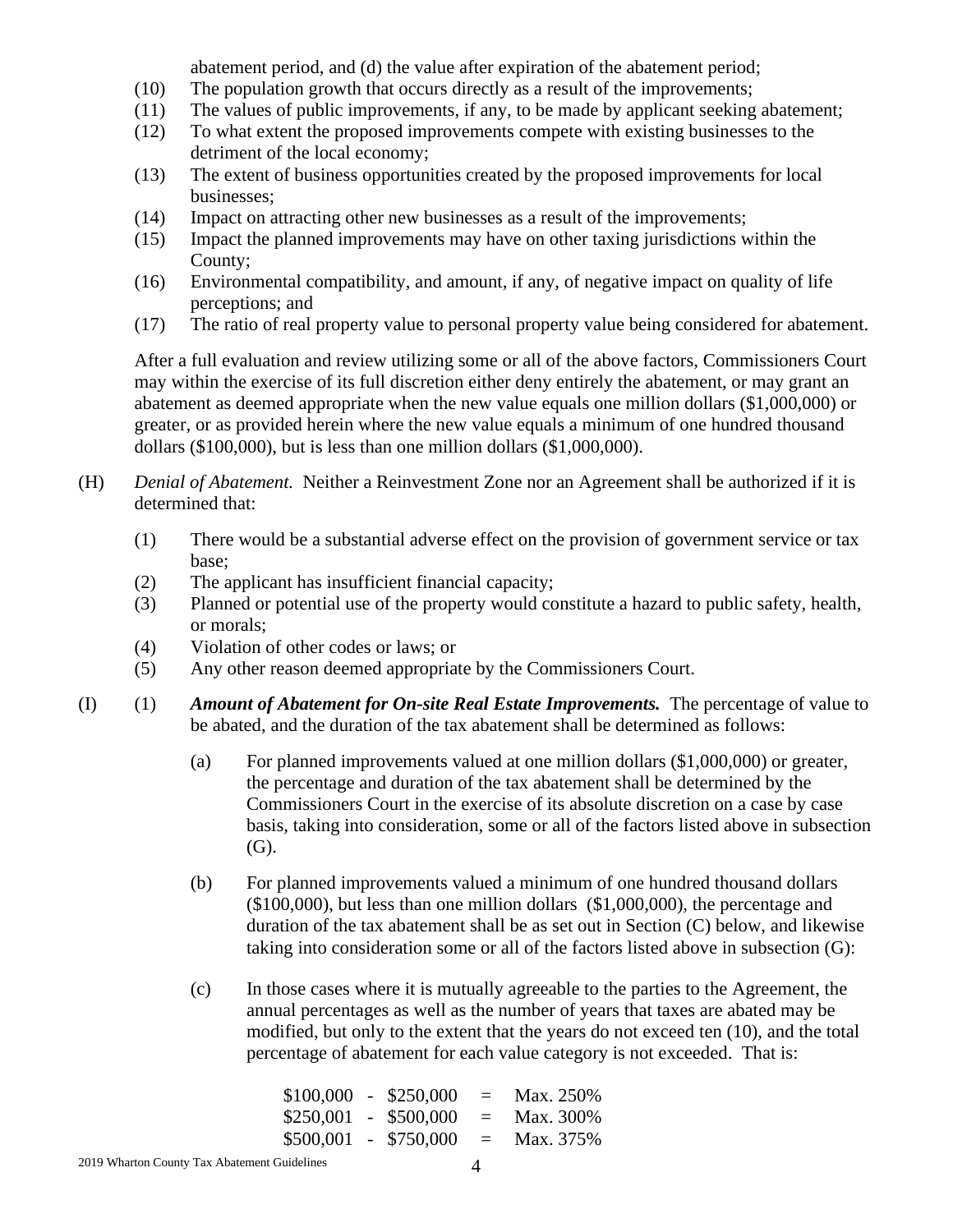$$750,001$  -  $$999,999$  = Max. 425%

- (d) Commissioners Court reserves the right to adjust the term and percentage of abatement to the appropriate category should the taxable value of proposed improvements, as determined by the Chief Appraiser of the Wharton County Central Appraisal District, vary from the original estimated value to the extent that the original category selected for the term and percentage of the abatement is no longer applicable.
- (2) *On Site Real Estate Fixtures and Equipment Improvements.* The percentage of value to be abated, and the duration of the tax abatement shall be determined as follows:
	- (a) For planned improvements valued at one million dollars (\$1,000,000) or greater, the percentage and duration of the tax abatement shall be determined by the Commissioners Court in the exercise of its absolute discretion on a case by case basis, taking into consideration, some or all of the factors listed above in subsection (G).
	- (b) For planned improvements valued a minimum of one hundred thousand dollars (\$100,000), but less than one million dollars (\$1,000,000), the percentage and duration of the tax abatement shall be as set out in Section (C) below, and likewise taking into consideration some or all of the factors listed above in subsection (G):
	- (c) In those cases where it is mutually agreeable to the parties to the Agreement, the annual percentages as well as the number of years that taxes are abated, as shown in the table above, may be modified, but only to the extent that the years do not exceed ten (10), and the total percentage of abatement for each value category is not exceeded. That is:

| $$100,000 - $250,000$  |               | $=$ | Max. 250% |
|------------------------|---------------|-----|-----------|
| $$250,001$ - \$500,000 |               | $=$ | Max. 300% |
| \$500,001              | $-$ \$750,000 | $=$ | Max. 375% |
| $$750,001$ -           | \$999,999     | $=$ | Max. 425% |

- (d) Commissioners Court reserves the right to adjust the term and percentage of abatement to the appropriate category should the taxable value of proposed improvements, as determined by the Chief Appraiser of the Wharton County Central Appraisal District, vary from the original estimated value to the extent that the original category selected for the term and percentage of the abatement is no longer applicable.
- (J) *Taxability.* From the execution of the Agreement to the end of the Agreement period, taxes shall be payable as follows:
	- (1) The value of ineligible property as provided in Section  $1(p)$  shall be fully taxable;
	- (2) The base year value of existing eligible property as determined each year shall be fully taxable; and
	- (3) The additional value of new eligible property shall be fully taxable at the end of the abatement period.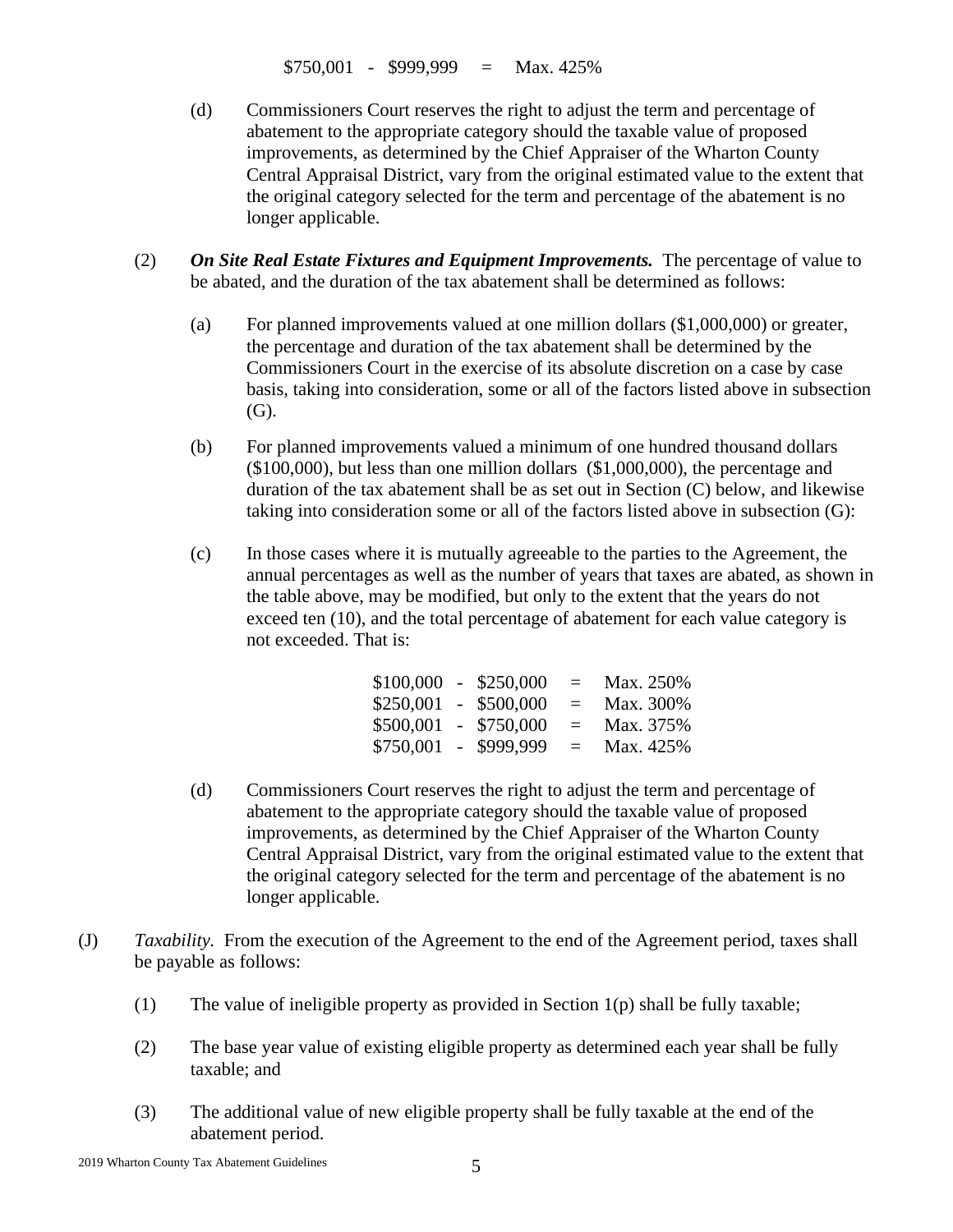# **Section 3. Application**

- (A) Any present or potential owner of taxable property in the County of Wharton may request the creation of a Reinvestment Zone and property tax abatement by filing a written application with the County Judge. An application for tax abatement must be filed prior to the commencement of any construction, alteration, or installation of any improvements for which tax abatement is being requested. The applicant shall at no time acquire any rights, privileges or authority, either monetary or otherwise, by reason of filing any application, or providing any documentation in conjunction with an application filed herein. The County of Wharton is under no obligation to provide any abatement to any applicant even if certain criteria are met. The County of Wharton reserves the right to reject any application.
- (B) As part of the application process the following shall be provided:
	- (1) Completed application form, or letter of request if form not available;
	- (2) Vicinity map along with a legal description of the property; and
	- (3) Such financial and other information as deemed appropriate by the County for purposes of evaluating the application.

# **Section 4. Action by Commissioners Court on application**

- The Commissioners Court shall, within a reasonable time after completion of the review of all documents submitted by the applicant, and such other investigation and inquiry as shall be deemed appropriate**,** and upon receipt of a report and recommendation from the County Judge, by resolution exercise its absolute discretion, and either administratively approve or disapprove the application for tax abatement. The County shall notify the applicant of its decision to administratively approve or disapprove the application.
- (B) Action by Commissioners Court to administratively approve the application does not constitute authorization to execute an Agreement (Contract) with the applicant. It does constitute authorization to begin the process of creating a Reinvestment Zone and drafting of a proposed Agreement.

# **Section 5. Creation of a Reinvestment Zone.**

- (A) Prior to the adoption of an Ordinance designating a Reinvestment Zone the County shall, through public hearing afford the applicant, designated representatives of any affected jurisdiction, and the general public opportunity to show cause why the abatement should or should not be granted.
	- (1) The presiding officers of affected jurisdictions shall in writing be notified of the public hearing no later than the seventh  $(7<sup>th</sup>)$  day prior to the date of the public hearing.
	- (2) A notice of public hearing for the creation of a Reinvestment Zone shall be published in a newspaper of general circulation within the taxing jurisdiction no later than the seventh  $(7<sup>th</sup>)$  day prior to the date of the public hearing.

# **Section 6. Tax Abatement Agreement**

(A) After approval of the application for tax abatement, and adoption of an Ordinance creating a Reinvestment Zone, the County will pass a resolution authorizing the execution of an Agreement.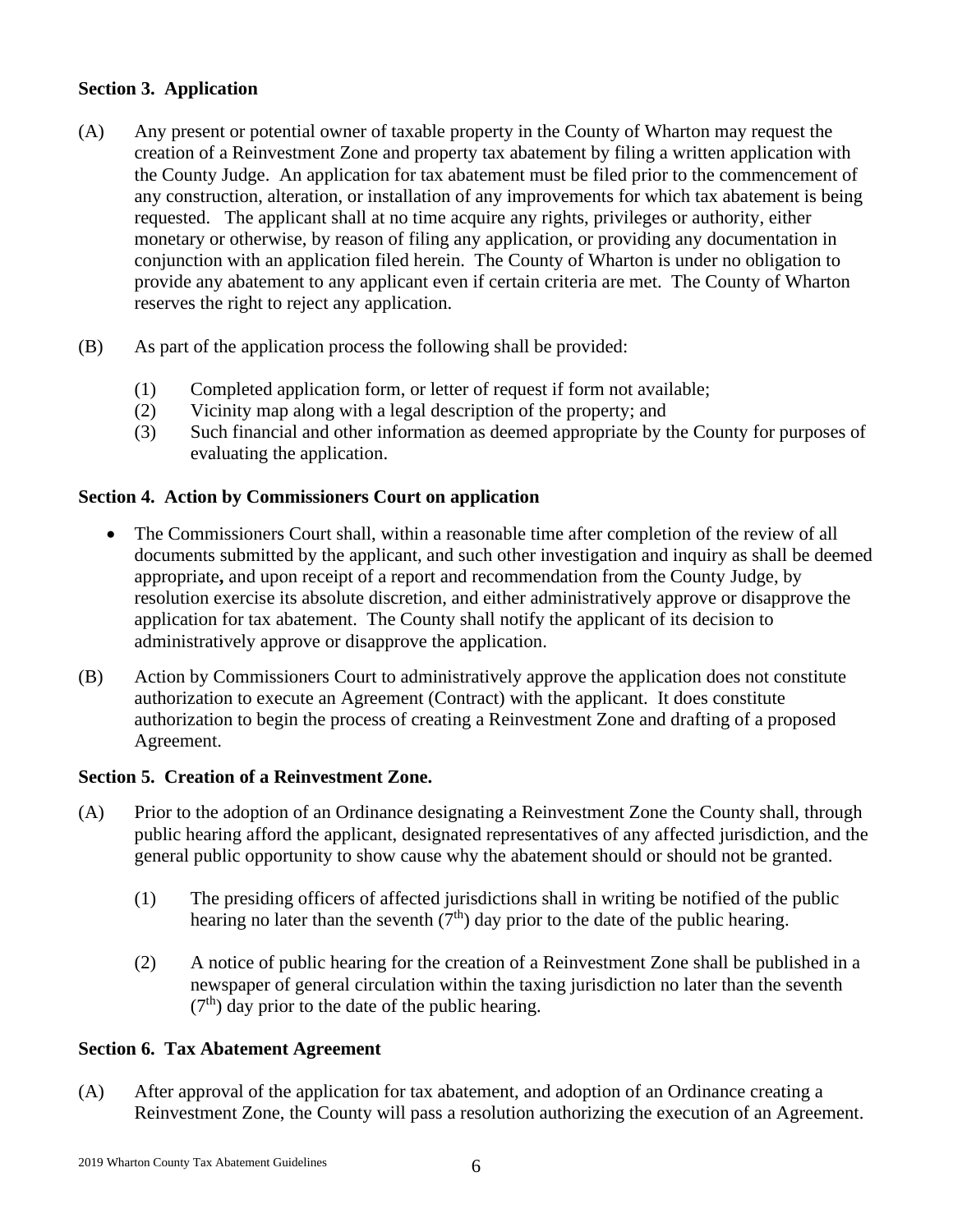- (1) No later than the seventh  $(7<sup>th</sup>)$  day prior to taking action to authorize execution of an Agreement, the County shall notify in writing the presiding officers of each of the other taxing jurisdictions within which the property is located of its intention to enter into an Agreement.
- (B) The Agreement shall include among other provisions the following:
	- (1) The estimated value to be abated and the base year value;
	- (2) The percentage of value to be abated each year and the number of years abatement will be granted as provided in Section 2 (I);
	- (3) The commencement and termination date of abatement;
	- (4) The commencement and completion date of proposed improvements;
	- (5) Size of investment and average number of jobs to be created;
	- (6) Right of County employees and/or designated representatives during the term of the Agreement to access to the Reinvestment Zone for the purpose of determining if terms and conditions of the Agreement are being met. Such inspections shall be in accordance with the provisions of Section 7(D);
	- (7) The responsibility of the recipient of tax abatement to file appropriate documents with the Chief Appraiser of the Wharton County Central Appraisal District; and
	- (8) Contractual obligations related to default, violation of terms or conditions, delinquent taxes, recapture, administration, and assignment.
- (C) Such Agreement shall be executed by the applicant in duplicate originals within a reasonable time after the same has been approved by Commissioners Court.

#### **Section 7. Administration**

- (A) The Chief Appraiser of Wharton County Central Appraisal District will annually determine an assessment of the taxable assessed value of the recipient's property, taking into consideration the terms of the Abatement Agreement relating to such real and personal property found within the Reinvestment Zone which is subject to terms and provisions of the Agreement.
- (B) Each year, the recipient shall furnish the Chief Appraiser with such information as may be necessary for the abatement.
- (C) It shall be the exclusive duty and responsibility of the recipient to comply with all requirements of the Wharton Central Appraisal District in order to secure and continue to receive the benefit of any approved Agreement. Failure to do so shall not be deemed the fault of the County of Wharton or any of its officers and employees.
- (D) Employees and/or designated representatives of the County during the term of the Agreement shall have the right of access to the Reinvestment Zone, facilities contained therein, and records related to real and personal property investments and employment, in order to determine if the terms and conditions of the Agreement are being met. All inspections will be made only after the giving of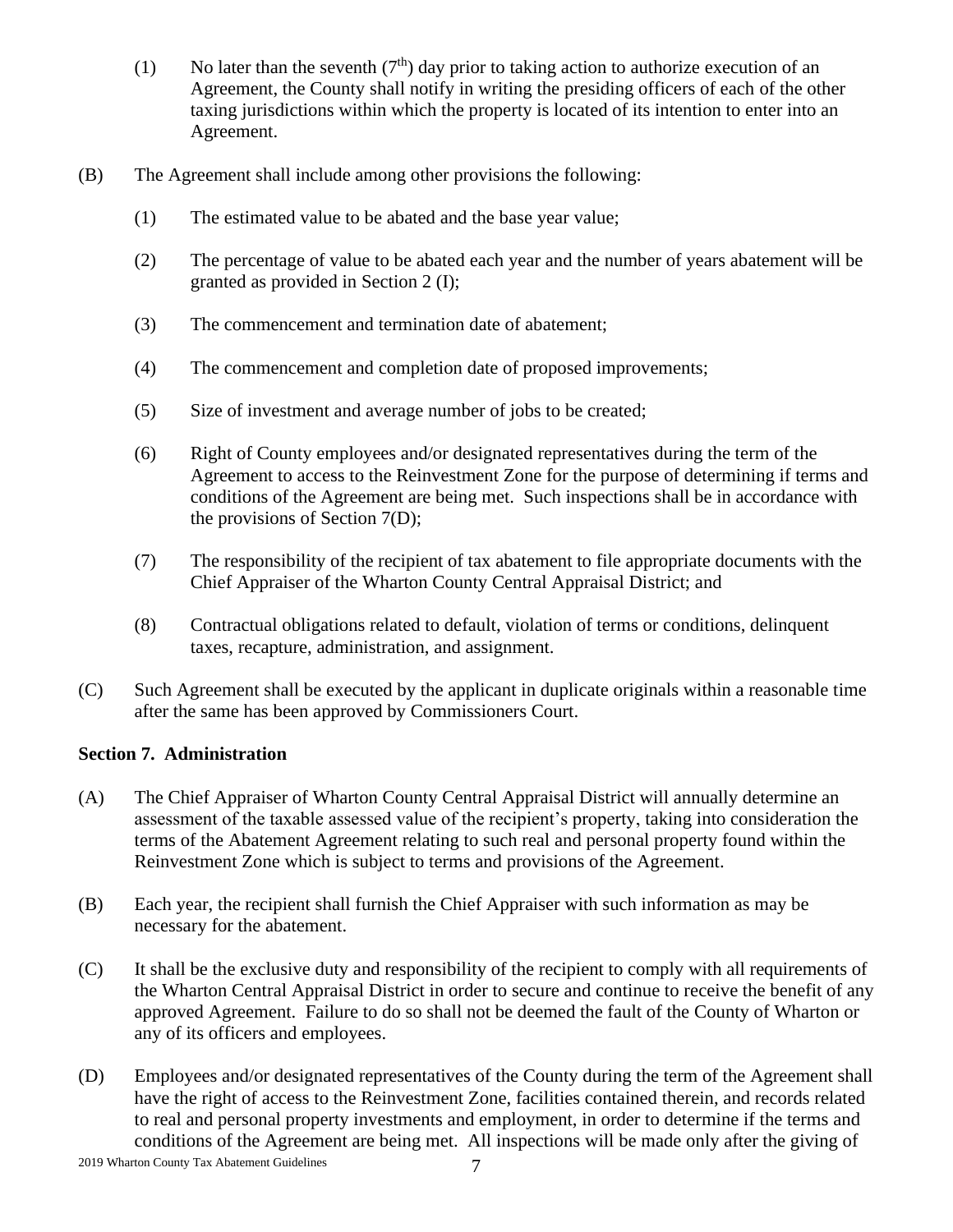twenty-four (24) hours prior notice, and will only be conducted in such manner as to not unreasonably interfere with the construction and/or operation of the facility. All inspections will be made with one or more representatives of the recipient present, and in accordance with the recipient's safety standards.

- (E) The recipient shall prepare at the request of the County, and on a frequency as stipulated by the County, reports as to the progress and status of all contemplated improvements, and upon completion of the anticipated improvements a final report shall be provided to the County, providing as a minimum the following information:
	- (1) A description of the improvements provided for in the Agreement, and the improvements actually completed;
	- (2) The date of commencement of improvements, significant progress dates, and actual or anticipated completion date;
	- (3) Investments made, including purpose, size, and date; and
	- (4) A disclosure and description of any and all changes, restructuring, or modifications that were made in the contemplated improvements.
- (F) Any required reporting by the recipient be in a form approved by the County, or on a form/forms as provided by the County if the County so elects to provide.
- (G) Upon completion of anticipated improvements, a designated representative of the County shall annually evaluate each facility receiving abatement to insure compliance with the Agreement, and a formal report shall be made to the Commissioners Court regarding the findings of each evaluation.
- (H) The recipient shall certify annually as to compliance with the terms and conditions of the Agreement.
- (I) The County shall file reports required of the County by State Law. Such reports being filed with the appropriate agency.

# **Section 8. Assignment**

- (A) The rights granted under an Agreement may be transferred and assigned by the holder to a new owner or lessee of the same facility, or proposed facility only upon the approval by resolution of the Commissioners Court, and the execution of an Assignment Agreement between the County and the new owner or lessee. Such assignment shall be at the sole discretion of the County, and subject to the following conditions:
	- (1) Financial capacity of the assignee;
	- (2) Contemplated facility use, and proposed and/or completed improvements being as stated in the Agreement; and
	- (3) No outstanding taxes or other debts are owed to any governmental entity by the parties to the Agreement or the proposed Assignment Agreement.
	- (4) Approval of an Assignment Agreement shall not be unreasonably withheld.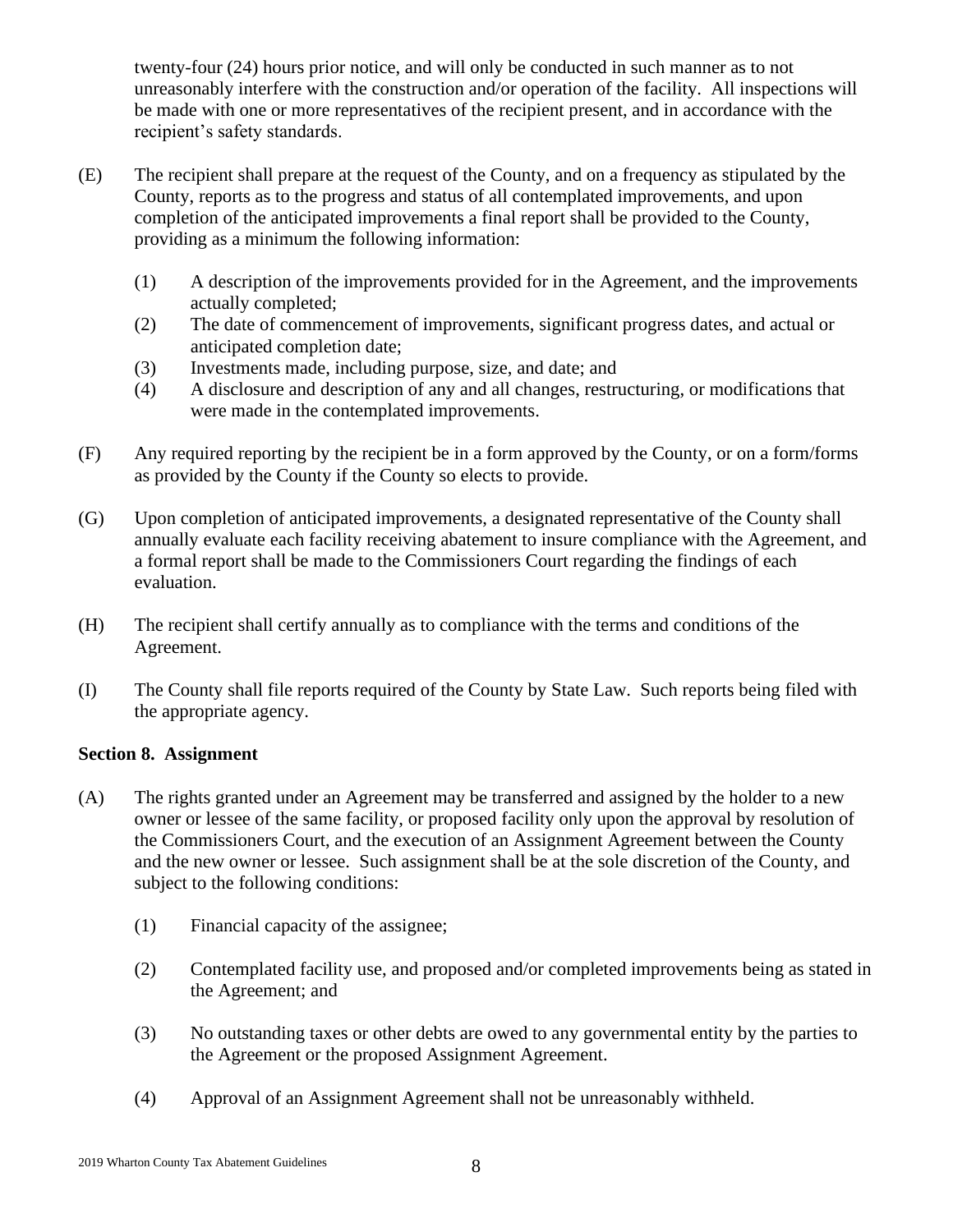#### **Section 9. Default and Recapture**

- (A) *Cause.* The Agreement may be terminated by the Commissioners Court for the following causes, which shall be considered a default of the Agreement:
	- (1) Recipient allows the ad valorem taxes owed the County to become delinquent and fails to timely and properly follow the requirements of law for their protest and/or cure; or
	- (2) Recipient violates any of the terms and conditions of the Agreement, and fails to cure during the cure period described in this Section.
- (B) *Procedure.* Should the County determine that the recipient is in probable default of the Agreement, the following shall occur:
	- (1) A Notice of Probable Default shall be delivered in writing to the recipient of tax abatement. Such notice shall identify the probable cause/causes for default, and afford the recipient an opportunity to request a hearing before Commissioners Court, who shall finally decide if a default has occurred.
	- (2) If no request for hearing is made within ten (10) days of receipt of the Notice of Probable Default, the Commissioners Court may confirm the existence of default.
	- (3) If default is determined either by hearing, or failure of recipient to request a hearing, the County shall deliver in writing to the recipient of tax abatement a Notice of Default.
	- (4) The recipient shall, within thirty (30) days of receipt of the Notice of Default, cure the cause/causes for default. Failure to do so will be cause for the County to terminate the Agreement without further notice.
	- (5) The Agreement shall be terminated by an ordinance duly passed and adopted by Commissioners Court.
- (C) *Recapture.* 
	- (1) Should the Agreement be terminated, all taxes previously abated prior to the termination shall be due and payable to the County within thirty (30) days.
	- (2) Should the recipient discontinue operations of improvements as stated in the application for abatement, or the Agreement, for reasons excepting fire, explosion, or other disaster, for a period of one year during the abatement period, then the Agreement shall be terminated, and all taxes abated prior to the termination of the Agreement shall be due and payable to the County within thirty (30) days.

### **Section 10. Concurrent Abatements**

During the term of the Agreement, the Recipient is eligible to apply for additional abatements on proposed improvements subsequent to the original Agreement. Such additional applications and considerations shall be in accordance with the provisions contained herein.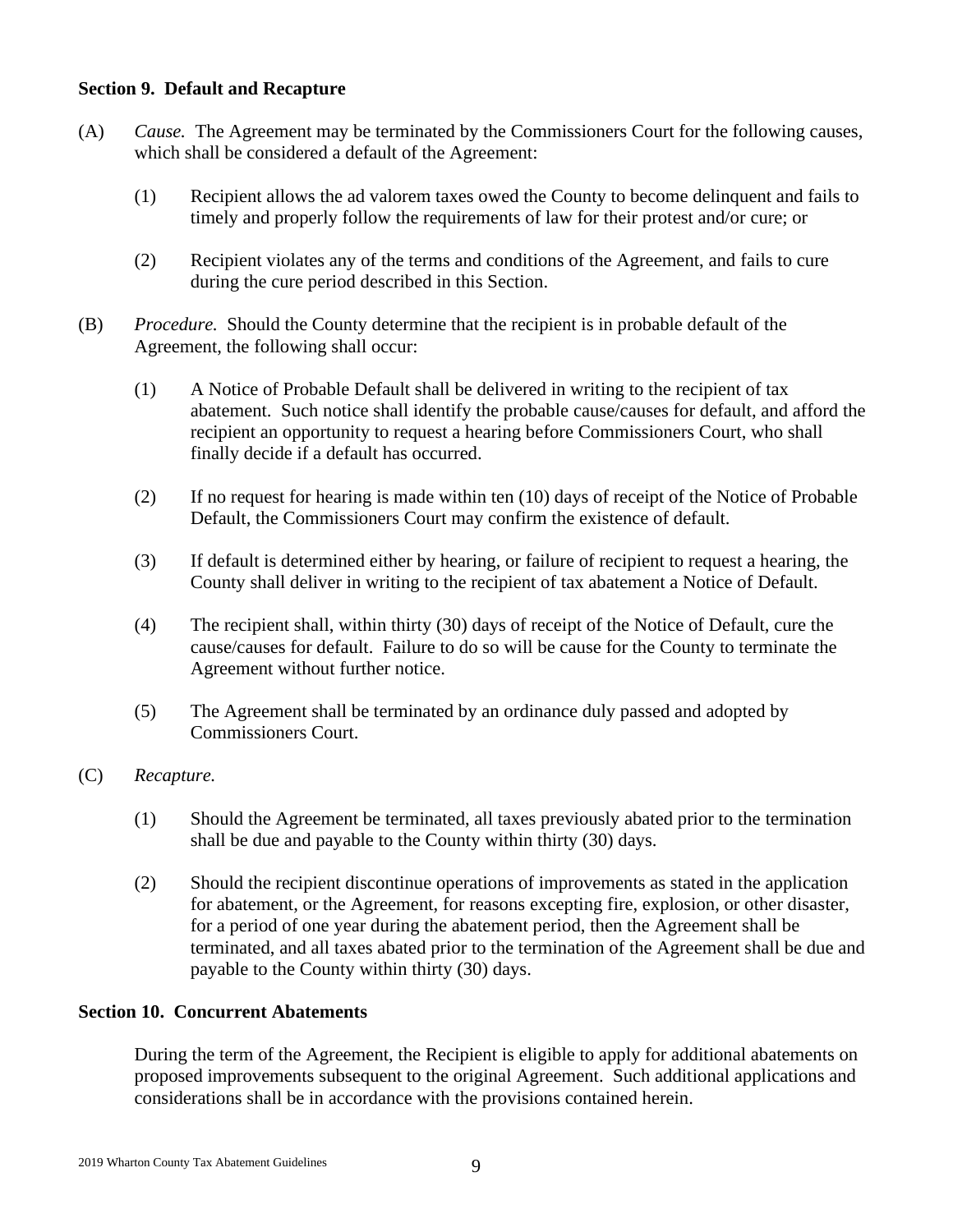#### **Section 11. Confidentiality**

The County will make every effort within the laws of the State of Texas to maintain confidentiality of information related to an application for abatement, and the granting or rejection of abatement.

- (A) Information that is provided to the County in connection with an application for abatement, and that describes the specific processes, or business activities to be conducted, the equipment, or other property to be located on the property for which tax abatement is sought, is confidential, and not subject to public disclosure until the Agreement is executed. Any information remaining in the custody of the County after the Agreement is executed is no longer confidential.
- (B) The County may hold closed meetings to discuss or deliberate commercial or financial information it has received from a business prospect that the County seeks to have locate, stay, or expand in or near its jurisdiction.
- (C) The County may hold closed meetings to discuss or deliberate the offer of a financial or other incentive to a business prospect the County seeks to have locate, stay, or expand in or near its jurisdiction.
- (D) Upon execution of an Agreement, information about a financial or other incentive being offered to a business prospect is no longer confidential, and subject to public disclosure.
- (E) The following information is exempt from public disclosure:
	- (1) Trade secrets
	- (2) Commercial or financial information, for which it is demonstrated, based on specific factual evidence that disclosure would cause substantial competitive harm to the person or company from whom the information was obtained.

#### **Section 12. Severability**

In the event any section, clause, sentence, paragraph, or any part of these Guidelines and Criteria shall, for any reason, be adjudged by any court of competent jurisdiction to be invalid such invalidity shall not affect, impair, or invalidate the remainder of these Guidelines and Criteria.

#### **Section 13. Sunset Provision**

- (A) These Guidelines and Criteria are effective upon the date of their adoption by the Commissioners Court, and will remain in force for two (2) years, at which time all Reinvestment Zones and Agreements created pursuant to its provisions will be reviewed by the Commissioners Court to determine whether the goals of the abatement program have been achieved. Based upon that review, the Guidelines and Criteria may be modified, renewed, or eliminated.
- (B) Prior to the date for review these Guidelines and Criteria may be modified by a three-fourths (3/4) vote of the entire membership of the Commissioners Court.

# **Section 14. Discretion of the County**